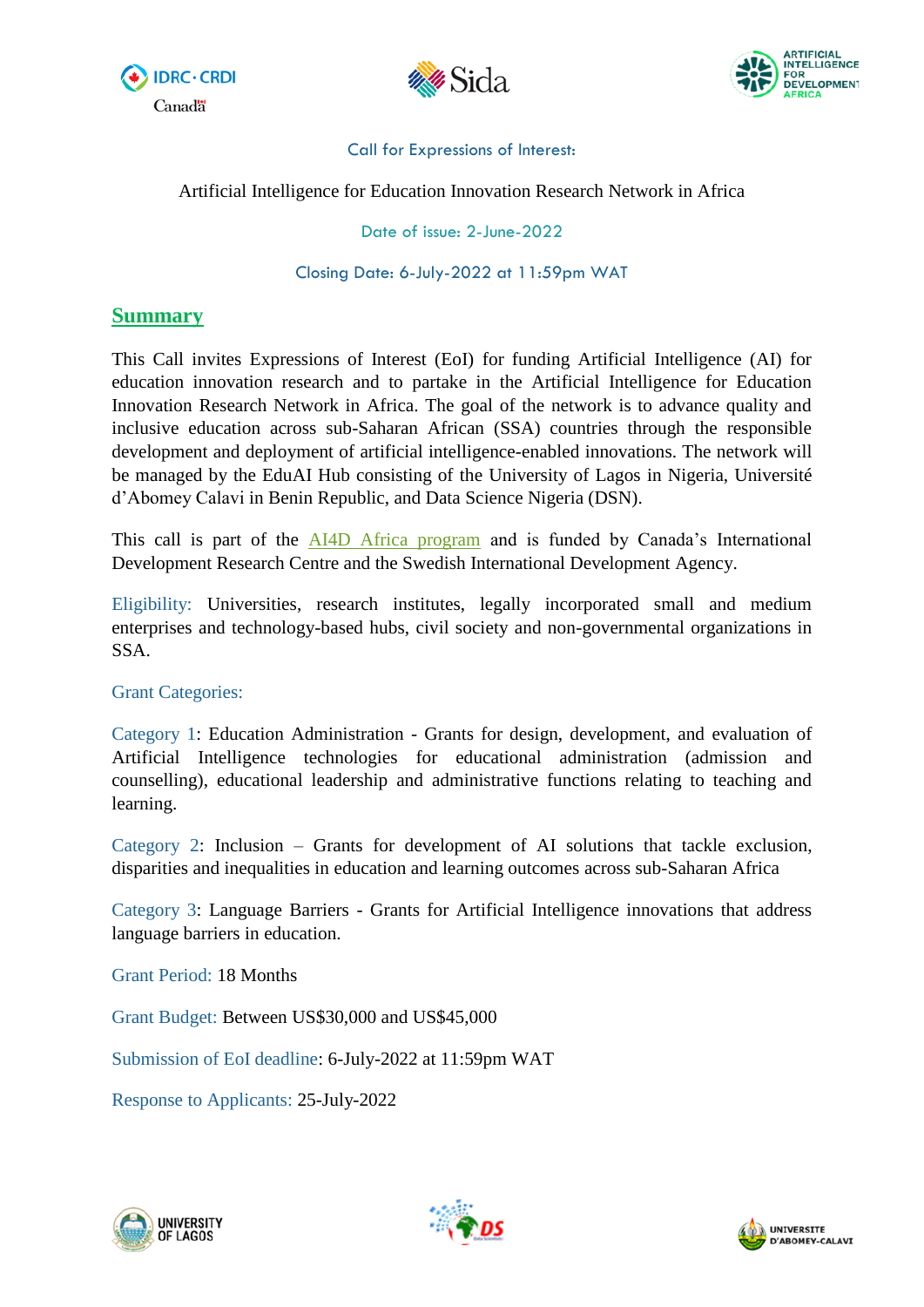





### **1. Background**

Statistics from UNESCO shows that sub-Saharan Africa (SSA) has the highest rate of education exclusion in the world. It has over 38 million out of school children (OoSC) with one-fifth of children between the ages of 6 and 11 out of school and one-third of youth between the ages of 12 and 14. Almost 60% of youth between the ages of 15 and 17 are also not in school. The gender gap in education across the region is equally problematic, and the disadvantage starts early. According to the data from UNESCO, 9 million girls between the ages of 6 and 11 will never go to school at all, compared to 6 million boys. Also, 23% of girls are out of primary school compared to 19% of boys, and by the time they become adolescents, the exclusion rate for girls is 36% compared to 32% for boys.

Language barriers, limited content delivery and inefficient administration in education also perpetuate exclusion. UNESCO's 2016 global education monitoring report shows that 40% of the global population does not have access to education in a language that they understand. This is the case in most countries in SSA where content is delivered either in English or French or a combination of both, and where many school age children struggle to learn in these official languages. Also, administrative tasks ranging from lesson planning to grading and maintaining student records take up much of teachers' time. It is estimated that teachers worldwide spend less time (less than 50%) in direct instruction and engagement of students than in preparation, evaluation, and administrative duties. The problem is compounded by the high student-to-teacher ratio in some countries in SSA.

AI can be leveraged to address some of these challenges. For example, automating basic (and sometimes complex) administrative tasks will free up teachers' time for teaching, lesson preparation and even professional development, enabling more teachers to engage not only with students within the formal education sector, but also those outside the system. AI can be used to innovate teaching and learning through content creation and delivery in the mother tongue or indigenous languages. This can contribute to basic literacy skills and overall positive outcomes for learners, whether they are within or outside the formal education sector. AI innovations that target girls, people living with disability, internally displaced people or other marginalised demographics can also facilitate inclusion and reduce gender and other forms of inequality in access to education.

This call is designed to create a sub-Saharan Africa-wide network of researchers, developers and designers interested in applying AI to improve access to quality education. The objective of the network is to drive inclusive and sustainable education in Africa and enhance the competitiveness and capacity of African AI designers to create solutions that meet emerging global standards for education.

In furtherance of this objective, the network will fund responsible and ethical AI solutions that are adaptable and scalable across three thematic areas: language, inclusion and education administration.





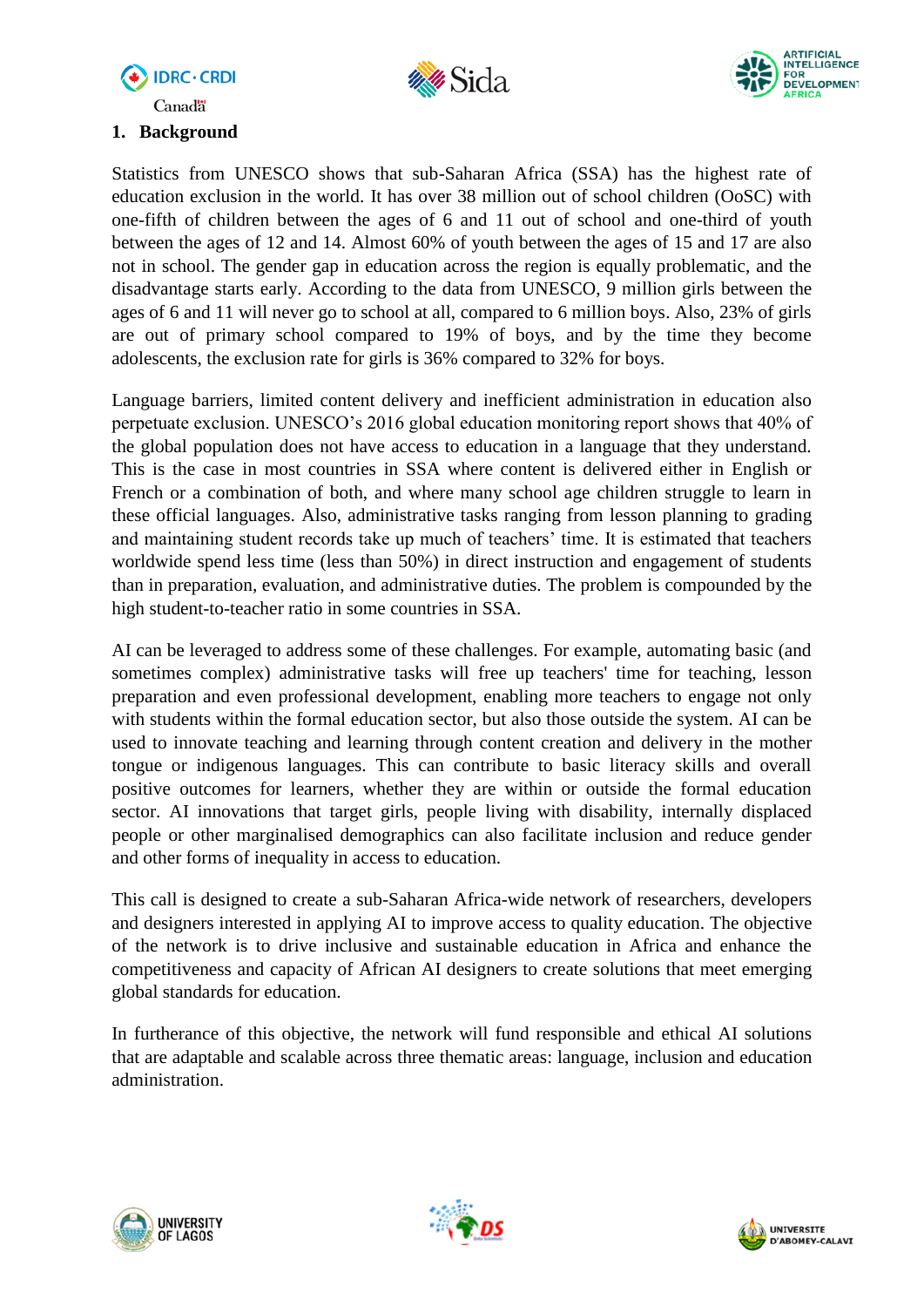





## **2. Grant size and duration**

Selected projects will receive between US\$30,000 and US\$45,000 depending on the scope, scale and budget. The duration of each project is to be no more than 18 months.

# **3. Category of grants**

**a. Category 1:** Education Administration - Grants for design, development, and evaluation of Artificial Intelligence technologies for educational administration (admission and counselling), educational leadership and administrative functions relating to teaching and learning.

The grant should minimise the friction between teaching and administration by automating basic and complex administrative processes carried out by administrators, teachers and support staff.

# **Key activities in this category include (but are not limited to):**

- i. Developing human-inspired AI solutions to enhance learners' performance at individual, dyadic and group levels. The solution should demonstrate understanding of the instructional system design, content knowledge and utilization procedure. Applicants should indicate how relevant data for the research will be gathered and how the research will address or impact gender inequality and exclusion in this category; and
- ii. Developing AI tools for enhancing education administration and connections between administrators, facilitators, learners, and the society.

**b. Category 2**: Inclusion – Grants for development of AI solutions that tackle exclusion, disparities and inequalities in access to education and learning outcomes across sub-Saharan Africa.

Under the inclusion theme, the AI4 Education network aims to fund projects that address the challenges of out of school children and other groups excluded from formal education systems or who face learning barriers within existing systems.

# **Key activities in this category include (but are not limited to):**

- i. Aggregation, curation and refining of corpora data for inclusive AI projects (inclusive AI in education focuses on groups that are excluded or marginalised in education and learning outcomes based on factors that include but are not limited to gender, age, location, income and wealth inequality, disability, and conflict and crises). Data collected must be demonstrably usable for building inclusive solutions across the education sector;
- ii. Development of AI solutions that deliver improved access to educationally excluded or marginalised groups across sub-Saharan Africa;
- iii. Solutions that responsibly track and support marginalised and excluded learners (such as internally displaced people or those constrained by culture, religion or crises);
- iv. Solutions that support education of women and girls;





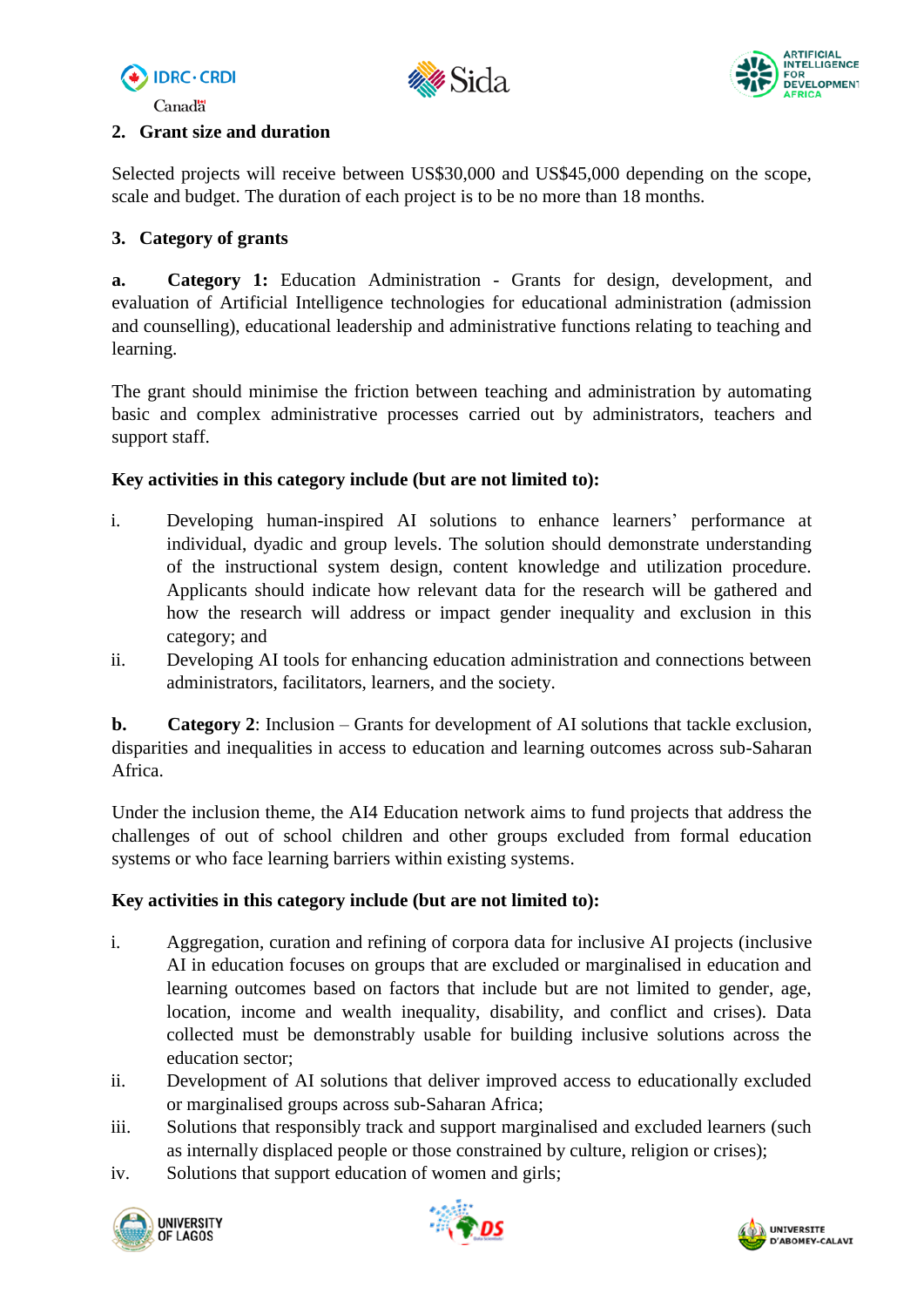





- v. Solutions that support personalized learning and mentoring e.g., based on individual learning pattern recognition and diagnostic technologies for learning difficulties;
- vi. Solutions that support learning and mentoring of learners with disabilities such as visual and hearing impairments; and
- vii. Solutions that provide access to regional and global learning resources.
- **c. Category 3**: Language Barrier AI for breaking down language barriers in education.

Priority in this category is given to research projects and innovations leveraging AI and Natural Language Processing (NLP) to make quality education accessible to learners in their local languages or adapted to their level in the official instructional languages in schools and other learning contexts.

## **Key activities in this category include (but are not limited to):**

- i. Aggregation, curation, and refining of corpora data for NLP projects on low-resourced African languages with demonstration of likely usage of such data in enhancing access to quality education;
- ii. Building AI models and tools for machine translation of local African languages (special consideration should be given to models and tools that can translate learning content from one language to another); and
- iii. Developing AI models and tools for fast-tracking learning of official instructional languages in schools.

The solutions can be at prototype development stage or those at the point of experimentation, refining and deployment (or real-life application) of prototypes that are adaptable and scalable to solving inclusion problems in education.

# **4. Eligibility Requirement**

Universities, research institutes, legally incorporated small and medium enterprises and technology-based hubs, civil society and non-governmental organizations in sub-Saharan Africa (SSA). Applicants can choose to team up with other collaborators outside the SSA countries, however the lead organization MUST have its headquarters based in SSA and the balance of the team should be in SSA as well.

## **5. EoI Guidelines**

- i. Applicants must demonstrate how they will contribute to applying AI to enhance access to education and organise activities towards developing relevant, responsible, and scalable solutions.
- ii. Applicants should clearly demonstrate how they intend to closely collaborate and incorporate key innovation actors (such as schools, universities or research institutes, policymakers and government agencies) within the respective country/region of the proposed project.
- iii. The EoI should clearly define the roles of the different collaborating institutions (if any) and the interplay among them during the execution of the project.





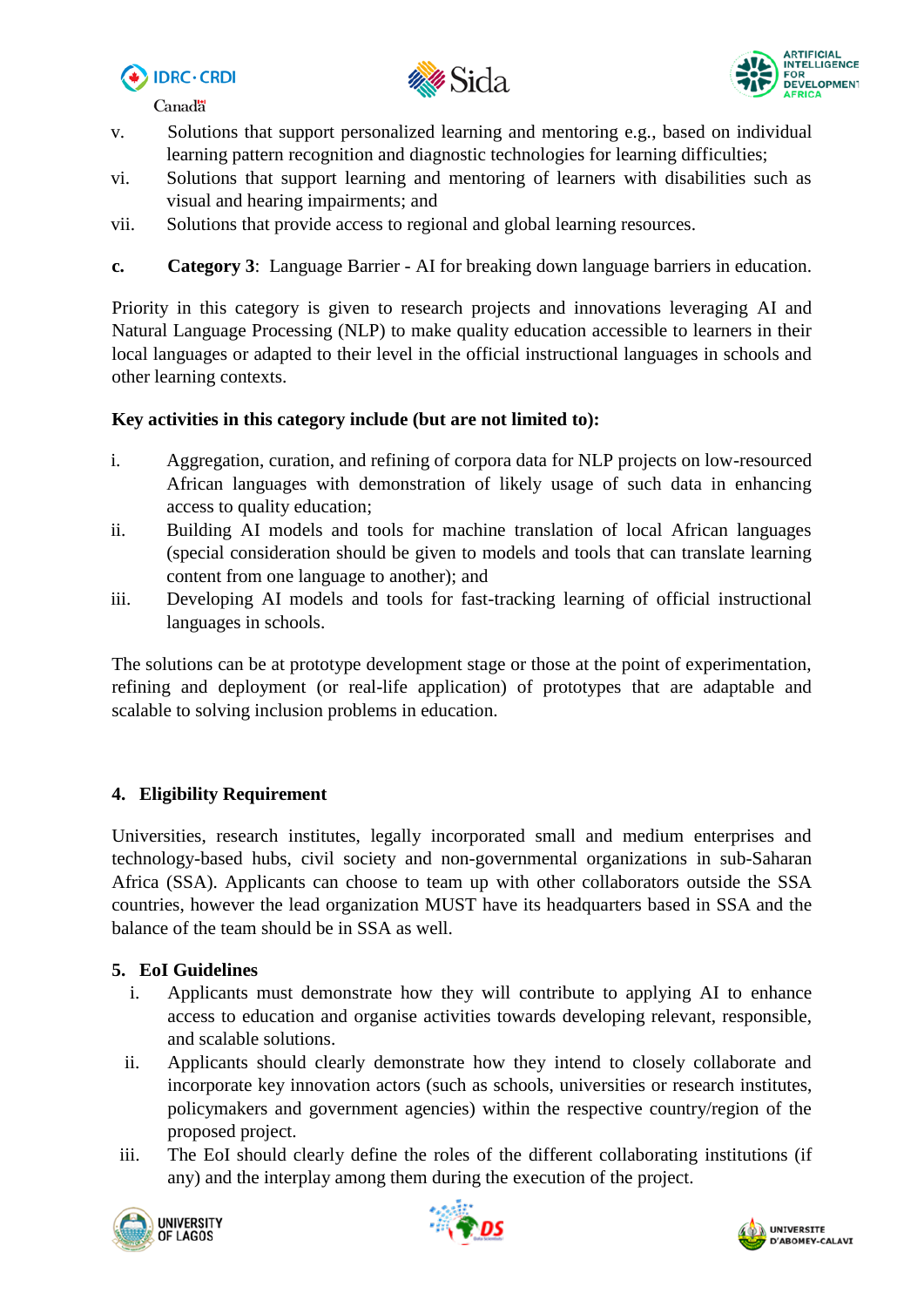





Canadä<sup>\*</sup>

- iv. Lead applicants should demonstrate commitment to contribute to their countries' transition into knowledge-based solutions for quality education.
- v. Application will be submitted through the baobab platform (URL).

Researchers should apply for the grants as an organisation but will be required to demonstrate in their proposals joint activities with educational institutions, such as primary and secondary schools, during the implementation of the project.

## **Priority will be given to projects that demonstrate the following:**

- i. Due consideration of implications of the design on individuals, communities, and the society
- ii. Understanding of ethical and human rights implications of the proposed AI innovation in education, throughout its entire lifecycle, particularly respect to gender equality, non-discrimination, and privacy
- iii. Capacity for implementation and application of the invention/solution within the lifetime of the project, that is, project must be implemented in a real-world context, using data, and working with real people
- iv. A focus on adaptability and positioning for scale of the invention/solution
- v. Clear explanation of the expected outcomes on completion of the project for which funding is sought.

## **6. Application Guidelines**

Applicants are required to develop an EoI providing details of their innovation research projects. The EoI should clearly demonstrate how the project is aligned with the thematic areas (or categories) described in Section 3. The EoI should contain the following sections (Project description outline):

**Section A**. Contact information

Please provide the organization-based contact information of the lead applicant and the other partner organizations.

## **Section B**. Abstract (250 words)

Please provide a short abstract of the proposed project. It should be written clearly for a nontechnical audience. Avoid acronyms and technical jargon. Describe the development of the problem being addressed, the purpose/objectives of the project, and expected results in the form of project outputs and outcomes.

**Section C**. Research problem(s) and justification (800 words)

This section describes the potential range of problem(s) and or problem area(s) that could be investigated and the questions that will guide the innovation research conducted by the applicant. To show the importance of the problems, this section should discuss: how the





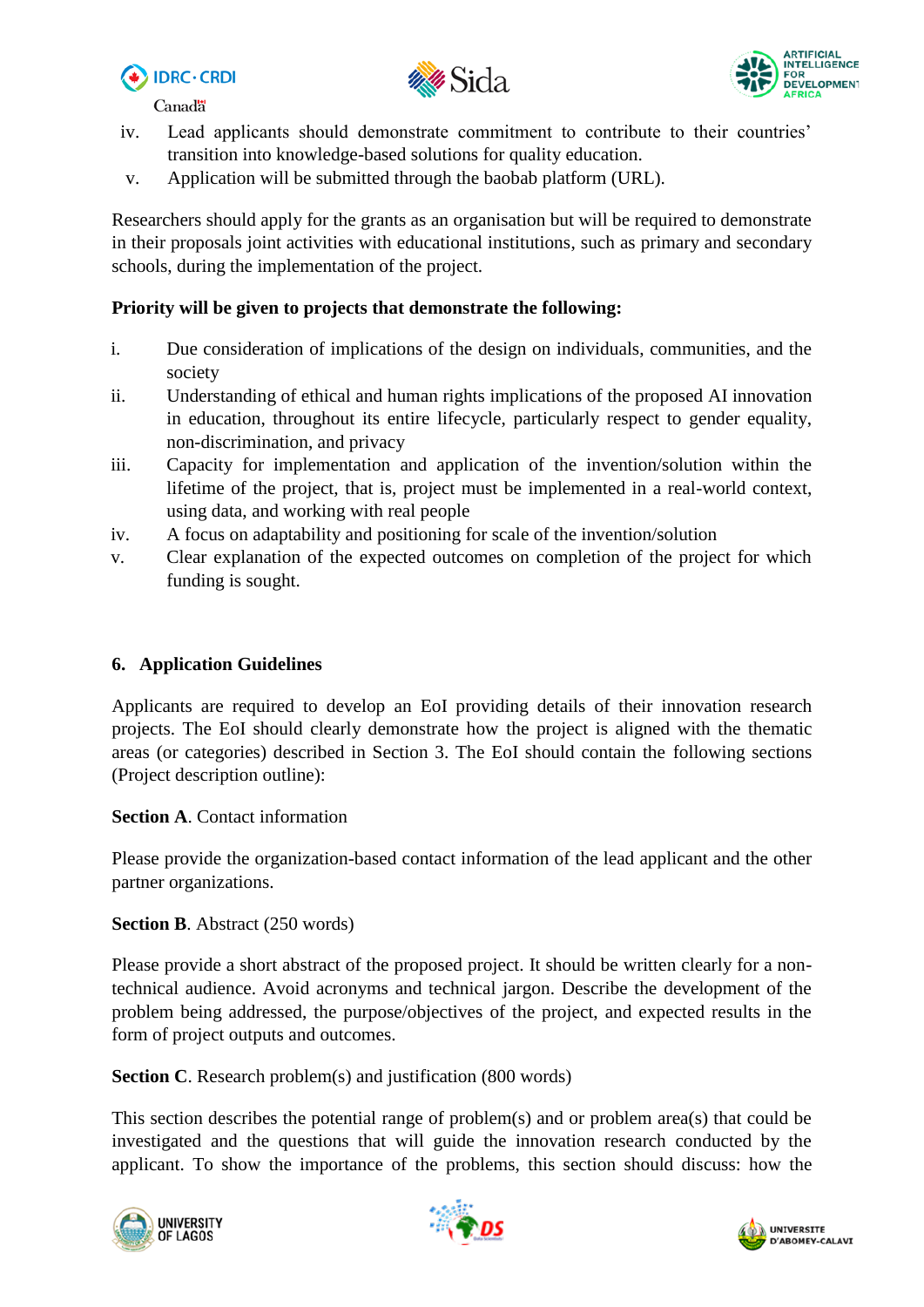





research (or invention or innovation) proposes to tackle pressing challenges in education in its area of coverage, the magnitude of the problems and how the research will contribute to solutions.

## **Section D**. Objectives (250 words)

This section should provide both the general and specific objectives of the project that are aligned to one (1) or more of the three (3) thematic areas of language, inclusion and education administration. The general objective should state the development goals being pursued by the research. The specific objectives should indicate the specific types of knowledge to be produced, the audiences to be reached, and forms of capacity to be reinforced. These are the objectives against which the project's success will be judged.

## **Section E**. Methodology (1500 words)

This section should list key research questions the applicant will seek to address and give an overview of how the questions will be answered. Describe your plan on how your project aligns to Responsible Artificial Intelligence for Education Innovation network research themes (or categories) described in Section 3 and how the research objectives are to be addressed. The applicant must be clear about what activities are envisaged and how they will contribute to achieving each objective and define the budget in terms of these activities. The applicant should also provide a clear description of the innovation to be developed, and justify their approach, articulating how the AI innovation addresses the identified problem(s) and the potential impact of the innovation. The applicant should specify the AI technique(s) they are using and why it is appropriate for the task. The applicant should also vividly indicate how they plan to tackle other important aspects such as gender considerations and other cross-cutting issues, and ethical considerations. [IDRC's Equality Statement](https://idrc.ca/en/equality-statement) and [Equality Statement and the Actions Promoting the Equality and Status of Women in Research](https://globalresearchcouncil.org/fileadmin/documents/GRC_Publications/Statement_of_Principles_and_Actions_Promoting_the_Equality_and_Status_of_Women_in_Research.pdf) provided by the Global Research Council will serve as a reference guide and applicants should ensure that their projects adhere to these.

## **Section F**. Project schedule

The research project schedule should include a list of key outputs (key events and deliverables) and outcomes that can be related to the items included in the project budget. A theory of change can be included in this section if desired.

**Section G**. Responsible AI, Gender Equality, Support and Inclusion. (300 words)

The applicant (and any collaborating organization) must demonstrate commitment to incorporate and promote Responsible AI, inclusion and gender considerations. Describe how the project meets the following:

- i. Responsible AI key considerations (150 words)
- ii. Key gender equality, support, and inclusion considerations (150 words).





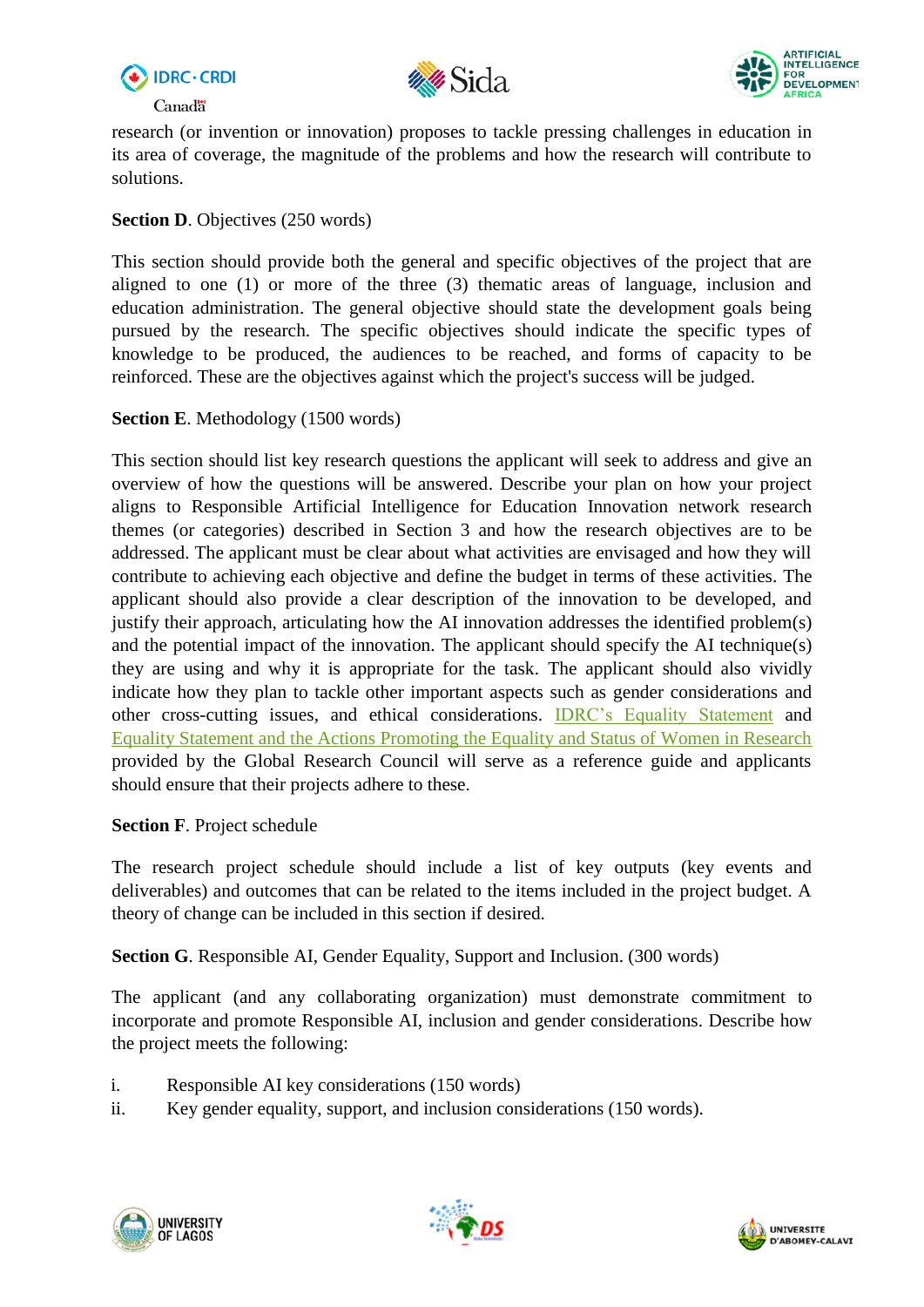





**Section H**. Intended Outcomes (250 words)

Please define the major outputs expected from the research and how the research findings will be disseminated or implemented.

## **Section I**. Budget Guidelines

Please provide indicative budgets for your proposed project considering key items such as Personnel costs, Equipment Costs, Consumables, Travels, Consultancy, Communications, Indirect costs, and any other costs relevant to your proposed project with a brief description on each as shown in Table 1.

Table 1: Sample indicative budget

| <b>Budget category</b>     | $\frac{0}{0}$ | <b>Amount</b><br><b>US\$)</b> | <b>Brief description of budget item</b> |
|----------------------------|---------------|-------------------------------|-----------------------------------------|
| <b>Personnel</b>           |               |                               |                                         |
| <b>Consultants</b>         |               |                               |                                         |
| Equipment                  |               |                               |                                         |
| <b>Data Collection and</b> |               |                               |                                         |
| <b>Analysis</b>            |               |                               |                                         |
| <b>Travel</b>              |               |                               |                                         |
| <b>Communications</b>      |               |                               |                                         |
| <b>Consumables</b>         |               |                               |                                         |
| <b>Total Direct Costs</b>  |               |                               |                                         |
| <b>Indirect Costs</b>      |               |                               |                                         |
| <b>Total</b>               |               |                               |                                         |

#### **Section J**. Institutions and personnel (800 words)

The applicant should describe the institutions/ SMEs/ organizations, including its history and objectives. List key personnel, their qualifications, roles, and time commitments. State who will own the equipment during and after the project. Describe any administrative arrangements that may include third parties. If this project includes more than one organization, please describe how the partnership will be structured and managed.

#### **Section K**. Additional materials

In the appendix to your EoI, you are allowed to include any further documentation that supports your EoI. This should include:

- Abridged CVs of key project members;
- Letters of affiliation to an institution;
- Support letters from the participating partners/organizations;
- Relevant experiences/project references from previous projects;
- Certificate of incorporation or registration for the Lead Institution.





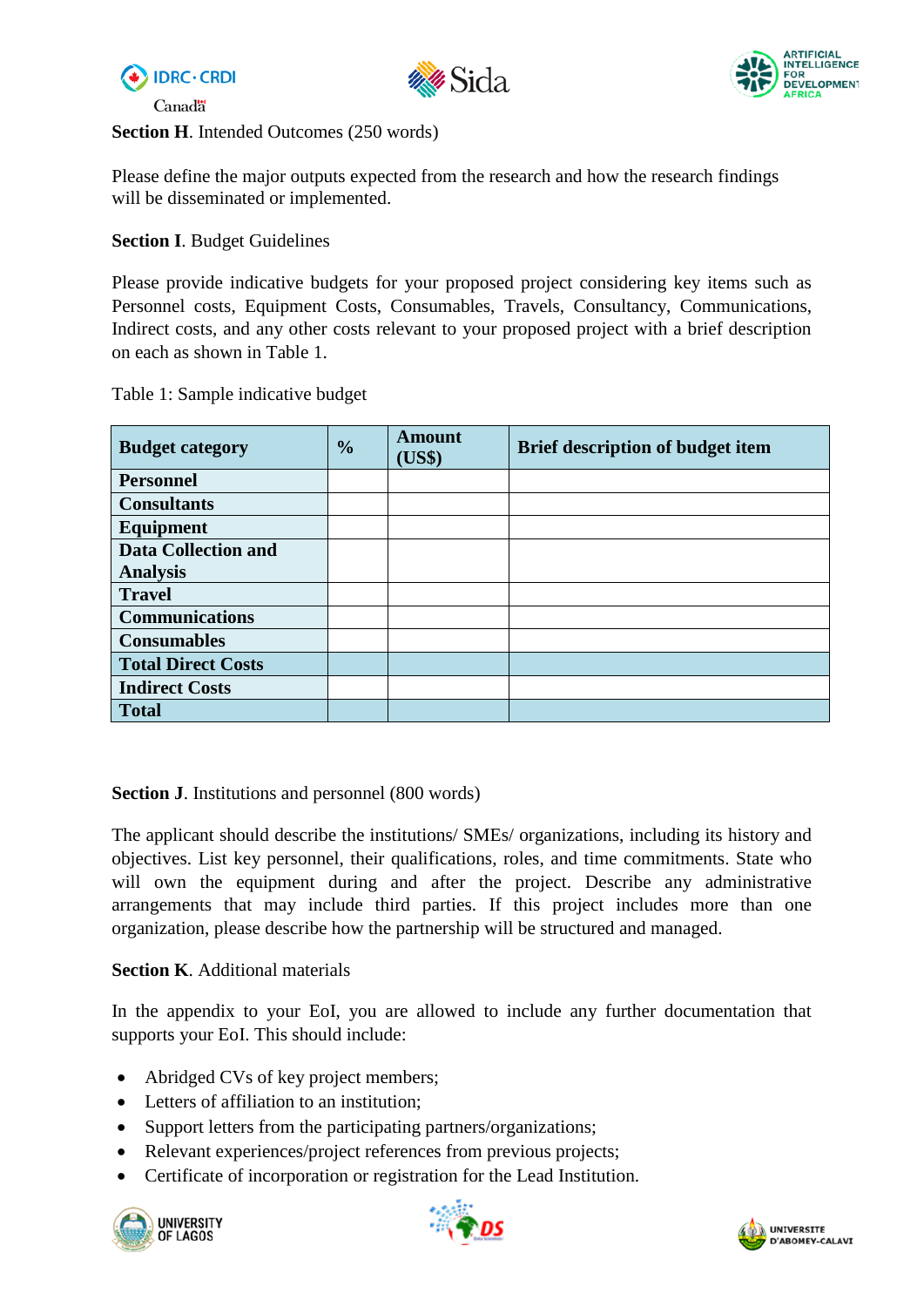





## **7. Evaluation process and criteria**

EoI will be judged according to the following evaluation criteria:

| <b>Evaluation</b><br><b>Criteria</b>           | <b>Details</b>                                                                                                                                                                                                                                                                                                    | <b>Maximum</b><br><b>Points</b> |
|------------------------------------------------|-------------------------------------------------------------------------------------------------------------------------------------------------------------------------------------------------------------------------------------------------------------------------------------------------------------------|---------------------------------|
| Understanding the<br>Problem and<br>Context    | Approaches demonstrate a clear understanding of<br>the problem and how it manifests in their context.<br>This should include any current and potential<br>impacts of AI in education, considering the three<br>themes, administration, inclusion and language.                                                    | 10 points                       |
| Feasibility                                    | Approaches are feasible to implement in the<br>appropriate geographic, cultural and/or social<br>context, and demonstrate demand and buy-in<br>from relevant stakeholders.                                                                                                                                        | 10 points                       |
| Methodology                                    | The quality of the research questions, clarity of the<br>methodology, clear description of the innovation<br>to be developed, justification for using AI and<br>potential impact.                                                                                                                                 | 35 points                       |
| Potential for<br>Development<br>Impact         | To what degree is the approach likely to create<br>change for those affected by gender inequity as a<br>result of AI systems in the context of the problem?<br>To what degree can the solution be scaled or<br>adapted in new geographies, sectors, or contexts to<br>reach marginalised or excluded communities. | 10 points                       |
| Responsible AI<br>and gender<br>considerations | Clearly demonstrate the steps to be taken to ensure<br>development of responsible AI, including a<br>commitment to ensuring research design is gender<br>responsive                                                                                                                                               | 10 points                       |
| Team<br>Composition                            | Multidisciplinary, gender-sensitive, inclusive, and<br>equitable research team.                                                                                                                                                                                                                                   | 5 points                        |
| <b>Budget</b>                                  | Demonstrated clear and coherent plans for the use<br>of available funds for the proposed project<br>activities.                                                                                                                                                                                                   | 10 points                       |
|                                                | <b>Total Points Possible</b>                                                                                                                                                                                                                                                                                      | 90                              |

Selected projects will be taken through preliminary training with the help of the Hub multidisciplinary experts. They will then be required to develop their EoIs into full project proposals. Opportunity for alliances of similar initiatives and research consortia will be encouraged at that stage for a more impactful project. Only 6-10 projects will be awarded





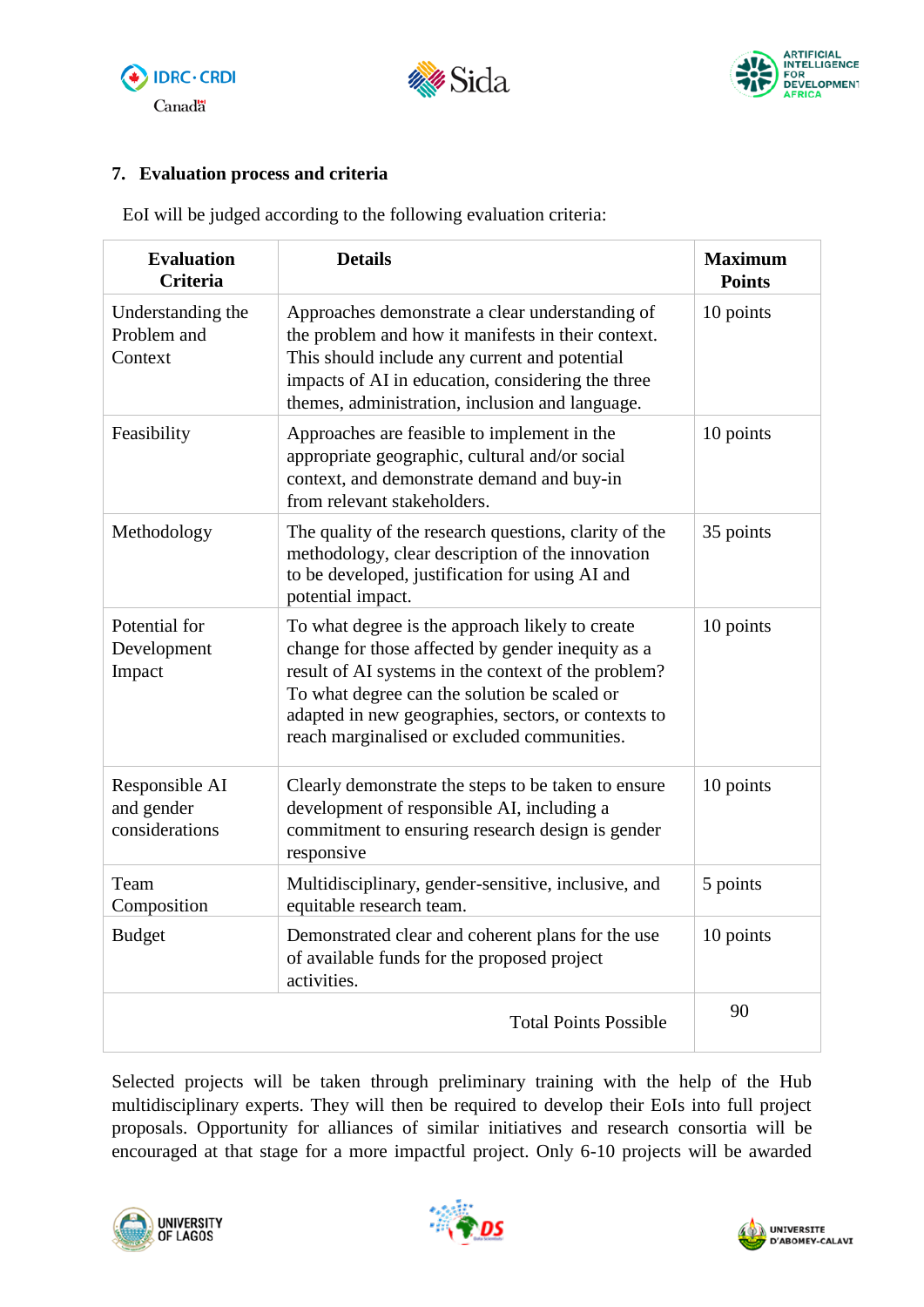





after final reviews and due diligence, taking into account both technical excellence scores and equity criteria such as gender balance and geographic diversity.

### **8. Call Timeline**

| <b>Activity</b>                       | Date                   |
|---------------------------------------|------------------------|
| Expression of interest release date   | $2-Jun-22$             |
| Deadline for submission of questions  | $16$ -Jun-22           |
| Answers to questions posted           | $20$ -Jun-22           |
| Submission deadline                   | $06$ -Jul-22           |
| <b>Response to Applicants</b>         | $25$ -Jul- $22$        |
| Workshop on Proposal, Responsible AI, | 04-Aug-22 to 08-Aug-22 |
| <b>Gender Considerations</b>          |                        |
| Launch of the call for proposals      | 09-Aug-22              |
| Submission of full proposals          | 08-Sep-22              |
| <b>Announce Successful Proposals</b>  | $27-Sep-22$            |

### **9. How to apply**

The expression of interest and all requested supporting materials must be consolidated into one PDF/Word document and submitted on the baobab system via <https://baobab.ai4d.ai/responsibleAIeducation/apply> no later than 6th July 2022 before 11:59pm WAT.

EoIs which are submitted late or are incomplete will not be considered in the review process

## **10. Responsible AI and Ethical Issues**

The EoI should clearly articulate the steps to be undertaken to ensure the innovation is responsible, i.e., it is (human) right-respecting, ethical, fair, explainable, and relies on transparent AI development approaches, including a commitment to ensuring research design is gender responsive. Further explanation on responsible AI and the principles of ethical AI can be found in the UNESCO Principles on the Ethics of Artificial Intelligence [here.](https://unesdoc.unesco.org/ark:/48223/pf0000380455)

In the process of preparing the grant application, the Applicant is obliged to observe ethical principles and rules and describe how ethical issues in the application will be addressed. The applicant should indicate plans to obtain ethical approval from relevant bodies (as needed and if the proposed project involves human or animal subjects).